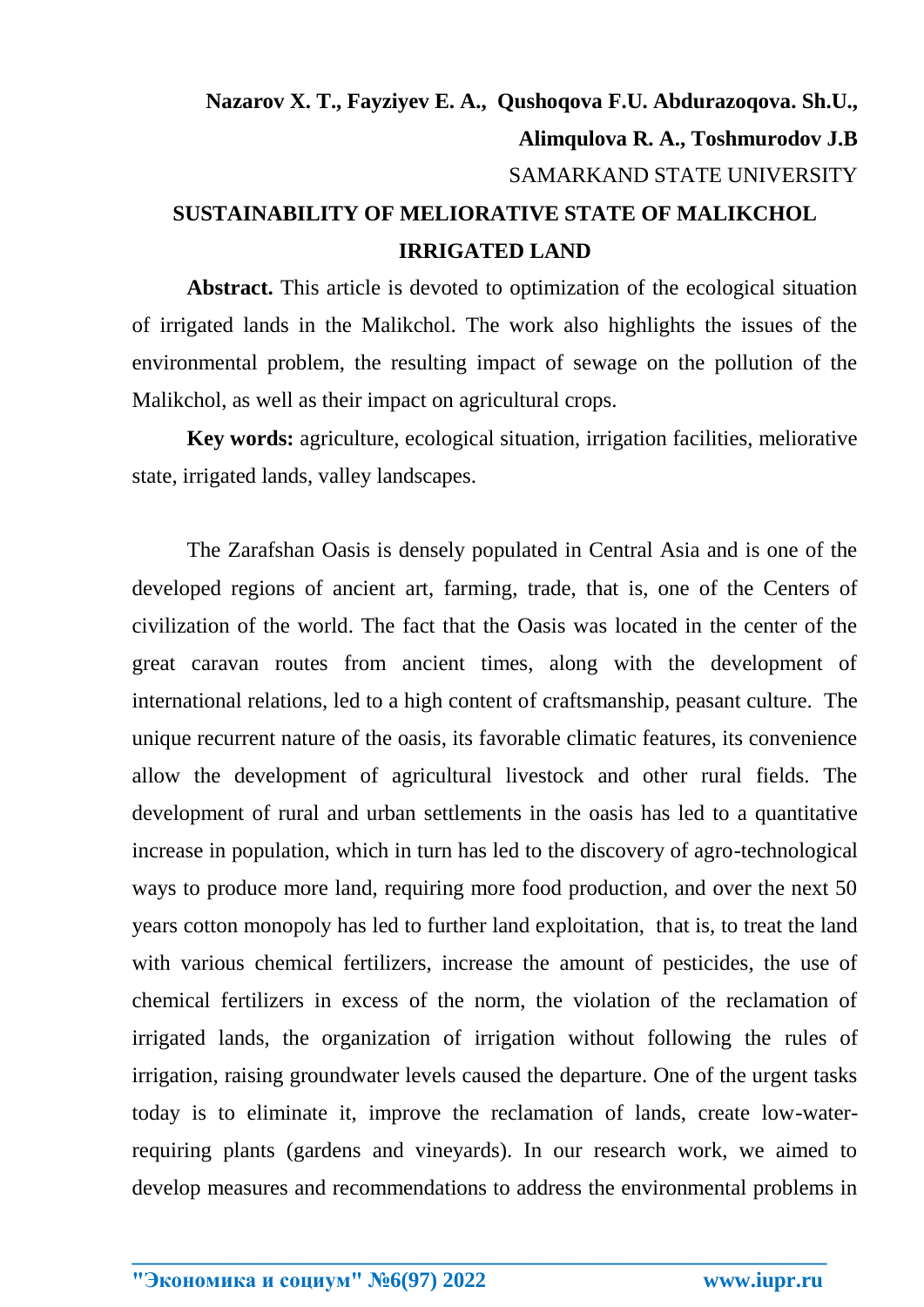the region by analyzing the geoecological situation in Malikchol, located in the lower part of the Zarafshan oasis.The development of Malikchol has led to an increase in the number of settlements, an increase in water and land use. Non-compliance



with agro-technical rules in the use of water in the region has led to an increase in groundwater levels over the years as a result of disturbance of soil-water balance, excessive use of chemical fertilizers and pesticides in land use has led to soil contamination and increased alkalinity and an increase in groundwater levels, with high levels of alkalinity in the soils, led to soil salinization and swamping, limiting land use. In recent years, a number of measures have been taken to improve the reclamation of soils, which has led to the optimization of the ecological condition of soils. To date, oasis landscapes have been continuously studied, and studies show that many problems have arisen in Malikchol landscapes. Carrying out landscape research based on modern methods, analyzing and evaluating the existing opportunities for their elimination, identifying current problems and developing solutions on a scientific basis is an important issue. The Decree of the First President of the Republic of Uzbekistan dated October 29, 2007 "On measures to radically improve the system of land reclamation" and the program for 2008-2012 are aimed at radically improving the ecological condition of nature, especially water and land resources, which are its main factors. Thus, with the further development of sectors of the economy, the demand for water and land productivity will increase, and in the coming years to adopt a number of laws and regulations to improve the reclamation of irrigated lands, including: - In the strategy of actions of the President of the Republic of Uzbekistan for further development of the republic for 2017-2021 "Further improvement of the reclamation of irrigated lands, development of a network of land reclamation and irrigation facilities, introduction of intensive methods of agricultural production,

**\_\_\_\_\_\_\_\_\_\_\_\_\_\_\_\_\_\_\_\_\_\_\_\_\_\_\_\_\_\_\_\_\_\_\_\_\_\_\_\_\_\_\_\_\_\_\_\_\_\_\_\_\_\_\_\_\_\_\_\_\_\_\_\_**